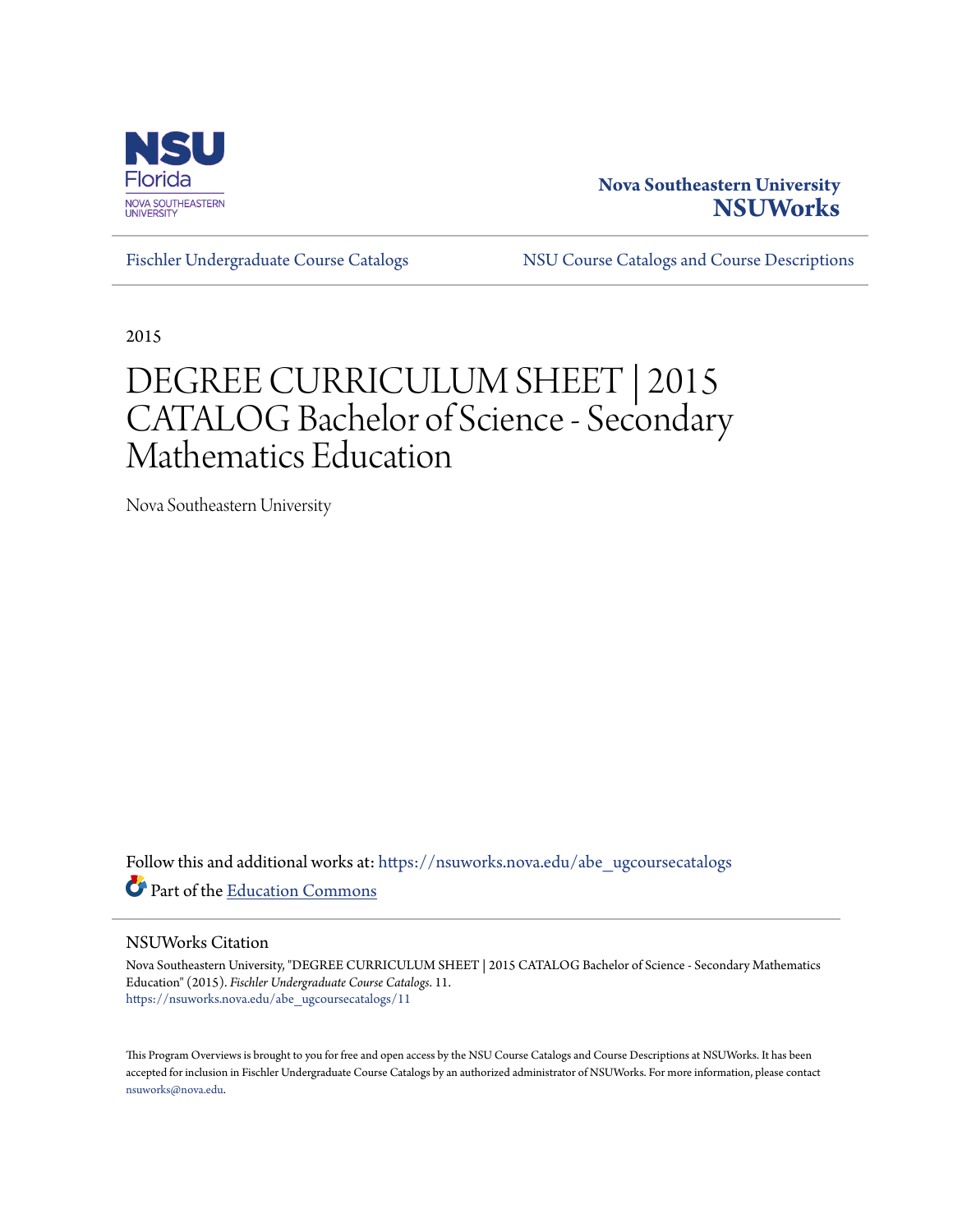

## **Abraham S. Fischler School of Education DEGREE CURRICULUM SHEET | 2015 CATALOG Bachelor of Science - Secondary Mathematics Education**



| <b>GENERAL EDUCATION REQUIREMENTS</b>                   |                |           | <b>CORE</b>                                                        |
|---------------------------------------------------------|----------------|-----------|--------------------------------------------------------------------|
| Area/Course                                             | <b>Credits</b> | Frequency | Course                                                             |
| <b>Written Composition</b>                              |                |           | EDUC 2500 Education Pre-Enrollment Seminar                         |
| 6 credits at or above COMP 1500                         |                |           | <b>ESOL 2903 Cross Cultural Studies</b>                            |
| COMP 1500 College Writing                               | 3              | <b>FW</b> | Florida Teacher Certification Examination - General Knowledge Test |
| COMP 2000 Advanced College Writing<br>or                |                | FW        | <b>Total Core Credits</b>                                          |
| COMP 2020 Writing About Literature                      | 3              | FW        |                                                                    |
| Mathematics                                             |                |           | <b>MAJOR</b>                                                       |
| MATH 1040 Algebra for College Students                  | 3              | <b>FW</b> | Course                                                             |
| MATH 1200 Pre-calculus Algebra                          | 3              | FW        | EDUC 3330 Integrating Instructional Technology in the Classroom    |
| Arts & Humanities                                       |                |           | EDUC 3350 Survey of Exceptional Student Education                  |
| 6 credits in HIST, ARTS, PHIL, HUMN, LITR, THEA,        |                |           | EDUC 3360 Educational Psychology                                   |
| FILM, MUSC, DANC, WRIT, foreign language                |                |           | EDUC 3525 Practices of Instruction                                 |
| HIST 1030 American History<br>or                        | 3              | FW        | EDUC 3535 Educational Assessment                                   |
| HIST 1040 American History Since 1865                   |                | FW        | EDUC 4200 Simulation Experience - Diversity                        |
| Open Arts & Humanities                                  | 3              | FW        | ESOL 3340 Survey of TESOL for Teachers                             |
| Social & Behavioral Sciences                            |                |           | ESOL 4565 Second Language Learning                                 |
| PSYC 1020 Introduction to Psychology                    | 3              | FW        | MATH 1250 Trigonometry                                             |
| PSYC 2350 Life-Span Human Development<br>or             | 3              | <b>FW</b> | <b>MATH 2100 Calculus I</b>                                        |
| PSYC 2360 Psychology of Adolescence<br>or               |                | FW        | <b>MATH 2200 Calculus II</b>                                       |
| PSYC 2370 Early Childhood Growth and Development        |                | FW        | MATH 2020 Applied Statistics                                       |
| <b>Science</b>                                          |                |           | MATH 2250 Euclidean Geometry                                       |
| 6 credits in BIOL, MBIO, CHEM, SCIE, ENVS, PHYS         |                |           | MATH 3300 Introductory Linear Algebra                              |
| BIOL 1100 Concepts & Connections in Biology (Preferred) | 3              | FW        | MATH 3350 Number Theory                                            |
| PHYS 1020 Concepts in Physical Science (Preferred)      | 3              | FW        | SECE 4320 Middle and Secondary Schools Classroom Management        |
| <b>Total General Education Credits</b>                  | 30             |           | SECE 4350 Methods of Teaching Middle and Secondary Mathematics     |
|                                                         |                |           | SECE 4560 Methods of Teaching Middle and Secondary Reading         |

| <b>OPEN ELECTIVES</b>               |  |
|-------------------------------------|--|
| take 7 elective courses             |  |
| <b>Total Open Electives Credits</b> |  |

*Frequency Key F-Every Fall; W-Every Winter; FO - Odd Year Fall; FE - Even Year Fall; WO - Odd Year Winter; WE - Even Year Winter*

| <b>GENERAL EDUCATION REOUIREMENTS</b>    |                |           | <b>CORE</b>                                                        |         |           |
|------------------------------------------|----------------|-----------|--------------------------------------------------------------------|---------|-----------|
| Area/Course                              | <b>Tredits</b> | Frequency | ourse.                                                             | Credits | Frequency |
| Written Composition                      |                |           | <b>EDUC 2500 Education Pre-Enrollment Seminar</b>                  |         | FW        |
| 6 credits at or above COMP 1500          |                |           | <b>ESOL 2903 Cross Cultural Studies</b>                            |         | FW        |
| COMP 1500 College Writing                |                | FW        | Florida Teacher Certification Examination - General Knowledge Test |         |           |
| COMP 2000 Advanced College Writing<br>or |                | FW        | <b>Total Core Credits</b>                                          |         |           |

| <b>MAJOR</b>                                                            |                |              |
|-------------------------------------------------------------------------|----------------|--------------|
| Course                                                                  | <b>Credits</b> | Frequency    |
| EDUC 3330 Integrating Instructional Technology in the Classroom         | 3              | FW           |
| EDUC 3350 Survey of Exceptional Student Education                       |                | FW           |
| EDUC 3360 Educational Psychology                                        |                | FW           |
| EDUC 3525 Practices of Instruction                                      |                | FW           |
| EDUC 3535 Educational Assessment                                        | 3              | Y            |
| EDUC 4200 Simulation Experience - Diversity                             | 3              | Y            |
| ESOL 3340 Survey of TESOL for Teachers                                  | 3              | FW           |
| ESOL 4565 Second Language Learning                                      | 3              | Y            |
| MATH 1250 Trigonometry                                                  |                | FW           |
| <b>MATH 2100 Calculus I</b>                                             |                | FW           |
| MATH 2200 Calculus II                                                   | 4              | FW           |
| <b>MATH 2020 Applied Statistics</b>                                     | 3              | FW           |
| MATH 2250 Euclidean Geometry                                            | 3              | $\mathsf{A}$ |
| MATH 3300 Introductory Linear Algebra                                   | 3              | A            |
| MATH 3350 Number Theory                                                 | 3              | A            |
| SECE 4320 Middle and Secondary Schools Classroom Management             | 3              | Y            |
| SECE 4350 Methods of Teaching Middle and Secondary Mathematics          | 3              | FW           |
| SECE 4560 Methods of Teaching Middle and Secondary Reading              | 3              | Y            |
| SEMA 4570 Secondary Mathematics Education Internship                    | 12             | FW           |
| Florida Teacher Certification Examination - Professional Education Test |                |              |
| Florida Teacher Certification Examination - Subject Area Examination    |                |              |
| <b>Total Major Credits</b>                                              | 68             |              |

#### **TOTAL CREDITS 122**